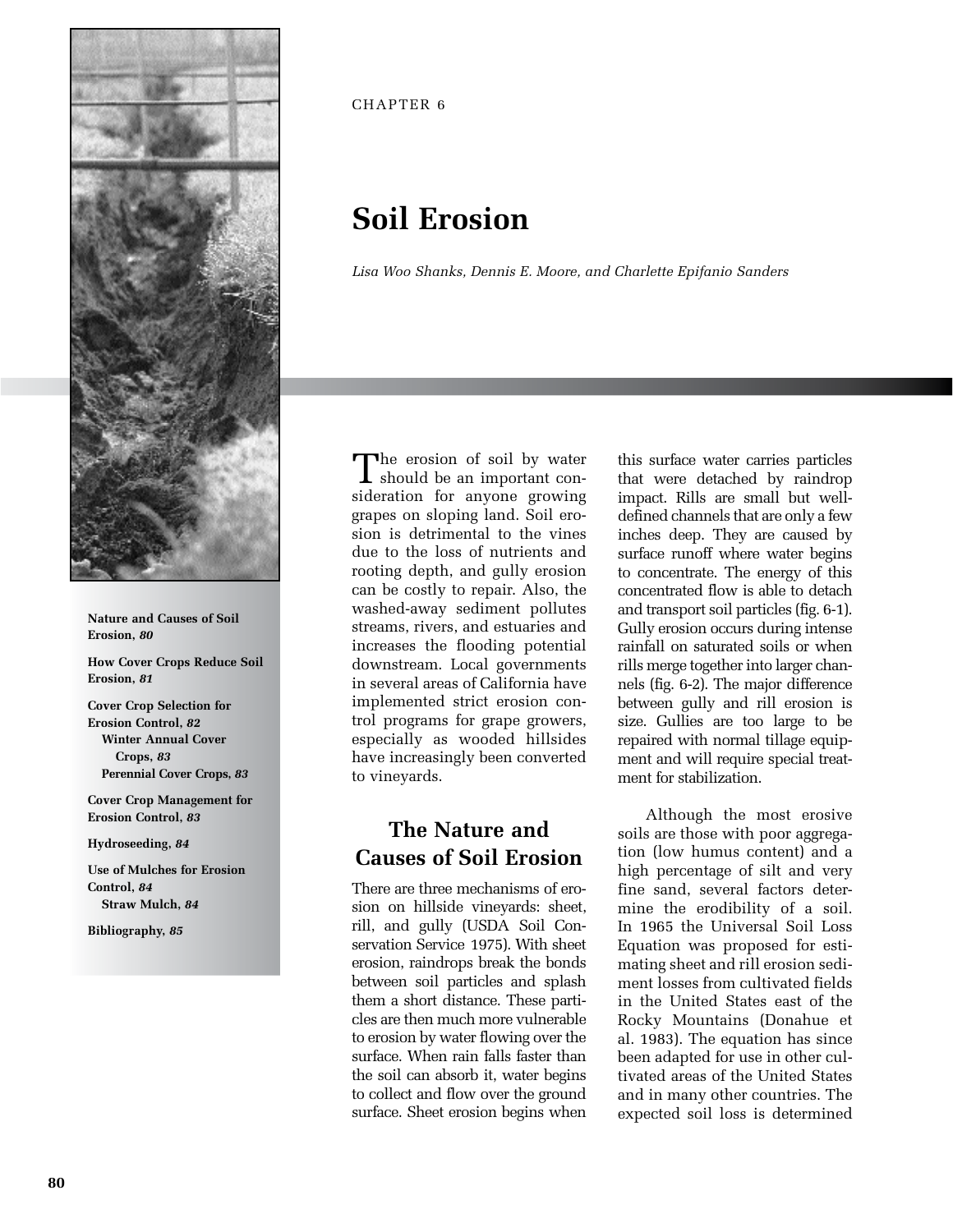

**Figure 6-1. Sheet and rill erosion on a new vineyard causing excessive loss of topsoil. Control of sheet and rill erosion can be accomplished by using cover crops as well as proper timing of vineyard management development.**



**Figure 6-2. Gully erosion on a new vineyard. Gullies are controlled by water diversions, hillside benches, and proper vineyard layout.**

from the product of several factors, with lower numbers indicating less potential for erosion. The factors are rainfall, erodibility of the selected soil, length and steepness (gradient) of the ground slope, vegetative cover and management, and erosion practices used, such as terracing and contouring. For example, the presence of weeds and broadleaf plants among forest trees is predicted to reduce the "vegetative cover" factor by half compared to trees with no ground cover (Wischmeier and Smith 1978).

### **How Cover Crops Reduce Soil Erosion**

This chapter discusses the use of cover crops to reduce soil erosion on hillside vineyards. Cover cropping is only one of many erosion control practices that should be used on steep hillside vineyards; for information on other practices, consult *Vineyard Management Practices* (Southern Sonoma County Resource Conservation District 1993).

Vegetative cover plays a vital role in controlling erosion as it:

• Shields the soil surface from the impact of falling raindrops

- Holds soil particles in place
- Prevents crust formation
- Improves the soil's capacity to absorb water
- Slows the velocity of runoff

• Removes subsurface water between storms through transpiration.

An established cover crop can provide soil protection nearly comparable to a mulch layer or other soil amendments at a lower cost. In a study conducted in a South African vineyard, a straw mulch of 3.3 tons per acre (7.4 t/ha) provided better runoff protection than a triticale cover crop, gypsum, or polyacrylamide applications (Louw and Bennie 1991). The mulch treatment resulted in a 4 percent runoff of the total rainfall. However, runoff in the cover crop treatment was only slightly higher, with the difference occurring when triticale was becoming established.

Growers should strongly consider maintaining and enhancing existing vegetative cover on areas of high erosion potential, such as erodible soils, steep slopes, bench terrace slopes, drainageways, stream banks, buffer strips, and existing or potential slips (fig. 6-3). The use of cover crops, particularly grasses, is a cost-effective means of controlling sheet and rill erosion where water flows will not exceed 5 feet (1.5 m) per second (USDA Soil Conservation Service 1984). Flows greater than this rate require engineered structures such as diversions, subsurface drainage systems, lined waterways, and bench terraces. Vegetation combined with structural measures provide optimal soil protection where the erosion potential is highest.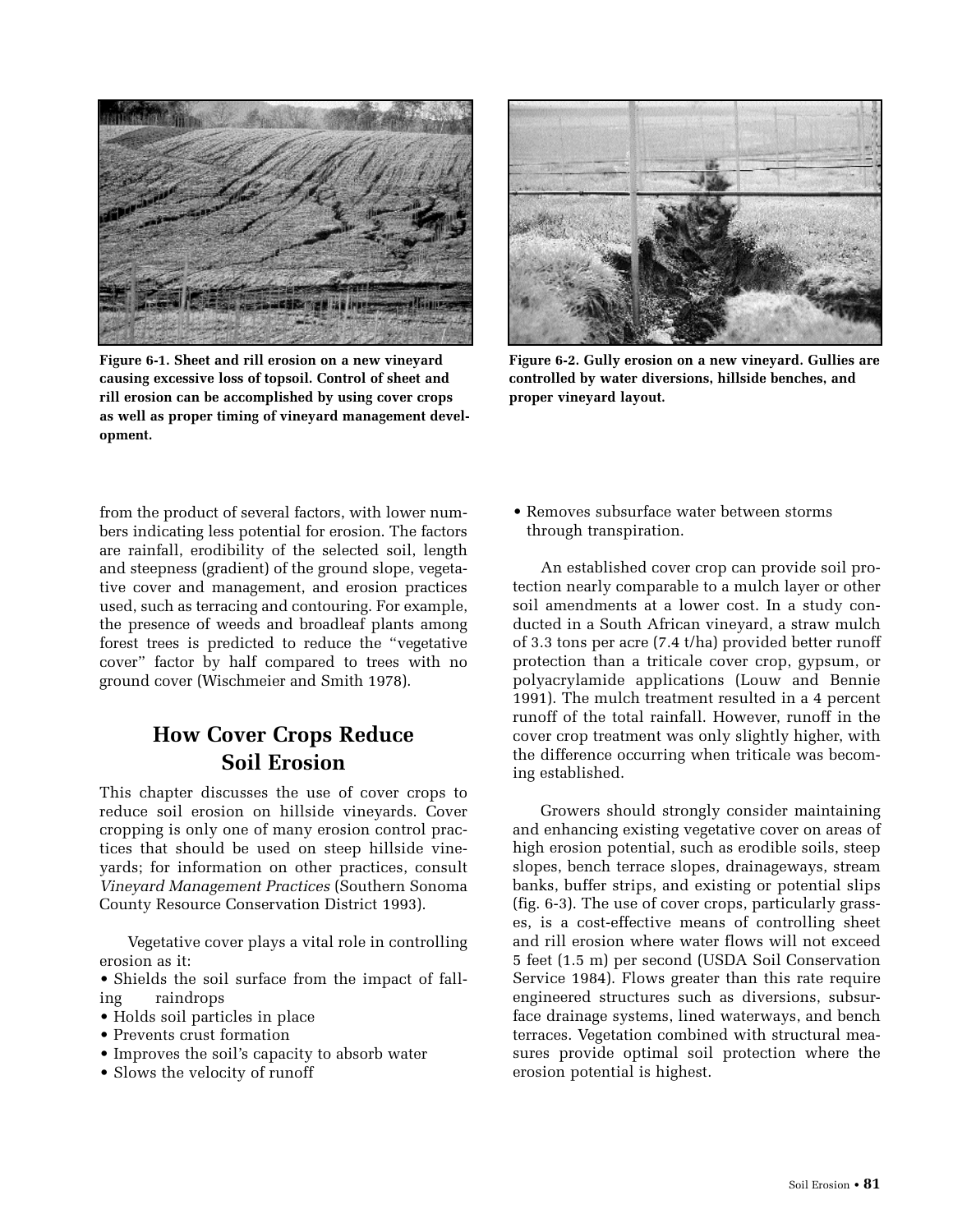

**Figure 6-3. Controlling drainage in a vineyard reduces soil erosion. Diversion ditches catch water that would otherwise flow through the vineyard. The water from the diversion ditches flows to inlets and through underground outlets (pipes) and is directed to a creek. Additional inlets along the hillside help divert water from the bench terraces. Rock aprons provide armoring where the pipes drain to the creek. Grass buffer strips along both sides of the creek provide a filter for sediment. Cover crops are planted in the drive rows.**

## **Cover Crop Selection for Erosion Control**

Cover crop species and management systems are not equal in their ability to reduce erosion. Among the best cover crops for erosion control are perennial sods, which have dense foliage and root systems. Reseeding winter annual grasses, such as 'Blando' brome, also greatly enhance erosion control, but do so less than perennial sod because annual grasses begin each fall with small root systems. Reseeding

winter annual legumes are often not as effective as grasses because the root systems of grasses are usually more dense. Although winter annuals that are not self-reseeding can reduce erosion once established, the disking required to plant them can cause serious erosion if heavy fall rains occur. It is also important to consider other factors when selecting a cover crop for erosion control, such as seed cost, seedling vigor, reseeding ability, water needs, and the cover crop's effects on vines, fruit yield, and quality. For maximum erosion control, the best cover would be a vigorous permanent sod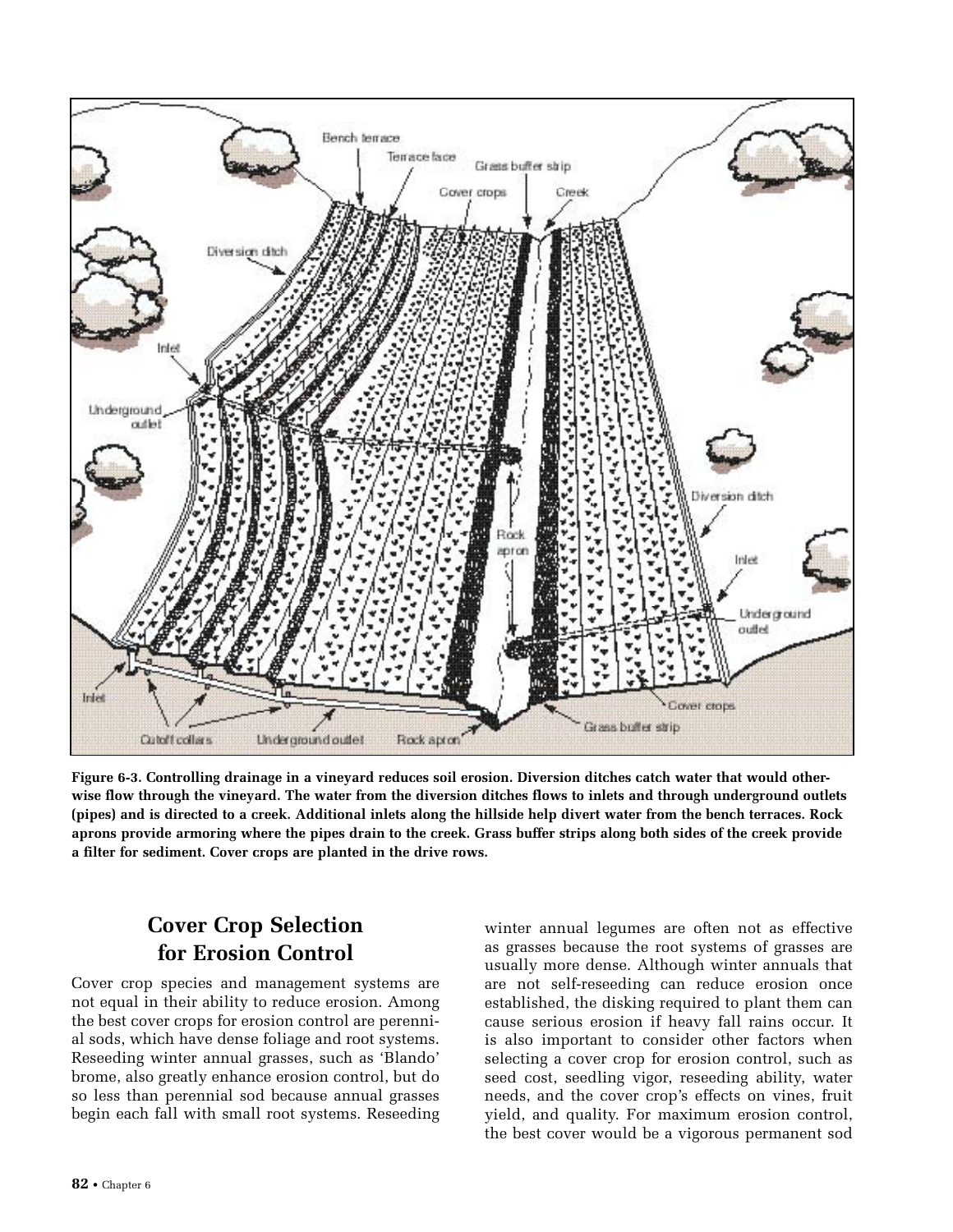that forms a dense root system, such as perennial ryegrass, tall fescue, or strawberry clover. Winter annual grasses effectively reduce erosion after they become established, and they reseed and die as vine growth begins in early spring. But the soil may be prone to erosion during heavy fall rains before young seedlings develop sufficient root structure.

#### **Winter Annual Cover Crops**

**Grasses**. Reseeding winter annual grasses, particularly 'Zorro' fescue and 'Blando' brome, are frequently used on hillside vineyards. They are generally well suited for erosion control because of their dense growth habit and fibrous root system. They are seeded in the fall and germinate and establish rapidly after fall rains, protecting the soil from erosion and anchoring soil particles in place. When properly managed, these species provide a self-sustaining cover crop that requires no tillage beyond the first year, although they may require replanting in some years if weeds reinvade.

Other winter annual grasses, such as cereal rye, barley, and oat, provide a protective cover crop for 1 year but generally do not produce sufficient viable seed for reestablishment in subsequent years. These species are sometimes used in new vineyards where a cover crop is desired for erosion control in the fall and winter, but where further soil disturbance is required for planting, trellising, irrigation, or other activities that will occur the following spring. Disking to smooth the surface will be warranted, after which a perennial or reseeding winter annual cover crop is planted.

**Legumes**. Legumes are often included in cover crop mixes to add nitrogen, provide color, or increase diversity. Established legume plants shield the soil from raindrop impact in late winter and spring. However, young legumes generally provide less protection against soil movement than young grasses because legumes have less-fibrous roots. As with grasses, some legumes reseed themselves, such as rose clover and subterranean clover. Subclover forms a dense network of low-growing stems by late winter that helps reduce soil erosion. These legumes may be added to a seed mixture with reseeding grasses (plate 2-40). Other legumes such as bell beans and field pea grow only for one season and should be planted when specific benefits are desired, such as adding more nitrogen to the soil.

#### **Perennial Cover Crops**

Most perennial grasses do not develop as rapidly as annuals but, when established, have deeper roots and provide excellent erosion control. Perennial clovers, although taprooted, also reduce erosion because of their invasive growth and their tendency to produce roots at each node. Due to the longer period needed during establishment, perennial cover crops may need to be mixed with a small amount of annual grass seed to provide adequate cover during the first year. Growers should exercise caution when using perennials because they may devigorate vines excessively.

## **Cover Crop Management for Erosion Control**

Early establishment of cover crops is critical for successful erosion control. Early-fall planting is necessary so the seed can germinate and plants can become established with the first fall rains. With late-maturing grape cultivars, it may be best to sow the cover crop before harvest for best stand establishment. It should be noted that disking in the fall for preparation of sowing may lead to erosion if heavy rains occur in early fall. Using a no-till drill eliminates seedbed preparation and gives additional protection for erosion control, since relatively little soil surface is disturbed.

Because self-reseeding is important for erosion control, mowing of winter annuals that produce flowers above the foliage should be timed to ensure seed production and regeneration. The cover may require mowing at no less than 4 inches (10 cm) tall at budbreak in frost-prone areas, and additional mowing may be required to reduce weed competition. When flower stalks begin to push, mowing should cease in order to allow reseeding. If flowers or seedheads are mowed for frost protection before they mature, the cover crop may need to be reseeded the next fall if no further seedheads are produced. It may also be necessary to reseed whenever cover crop regeneration is sparse.

Limit mowing perennial grasses the first year to promote adequate plant growth and reseeding. However, if seed of a tall annual grass was sown along with the perennial grass, mowing will be required by late winter to enhance the development of the perennial grass. If weeds are a problem, mow in early spring to reduce shading and competition for perennial seedlings. Thereafter, 1 or 2 mowings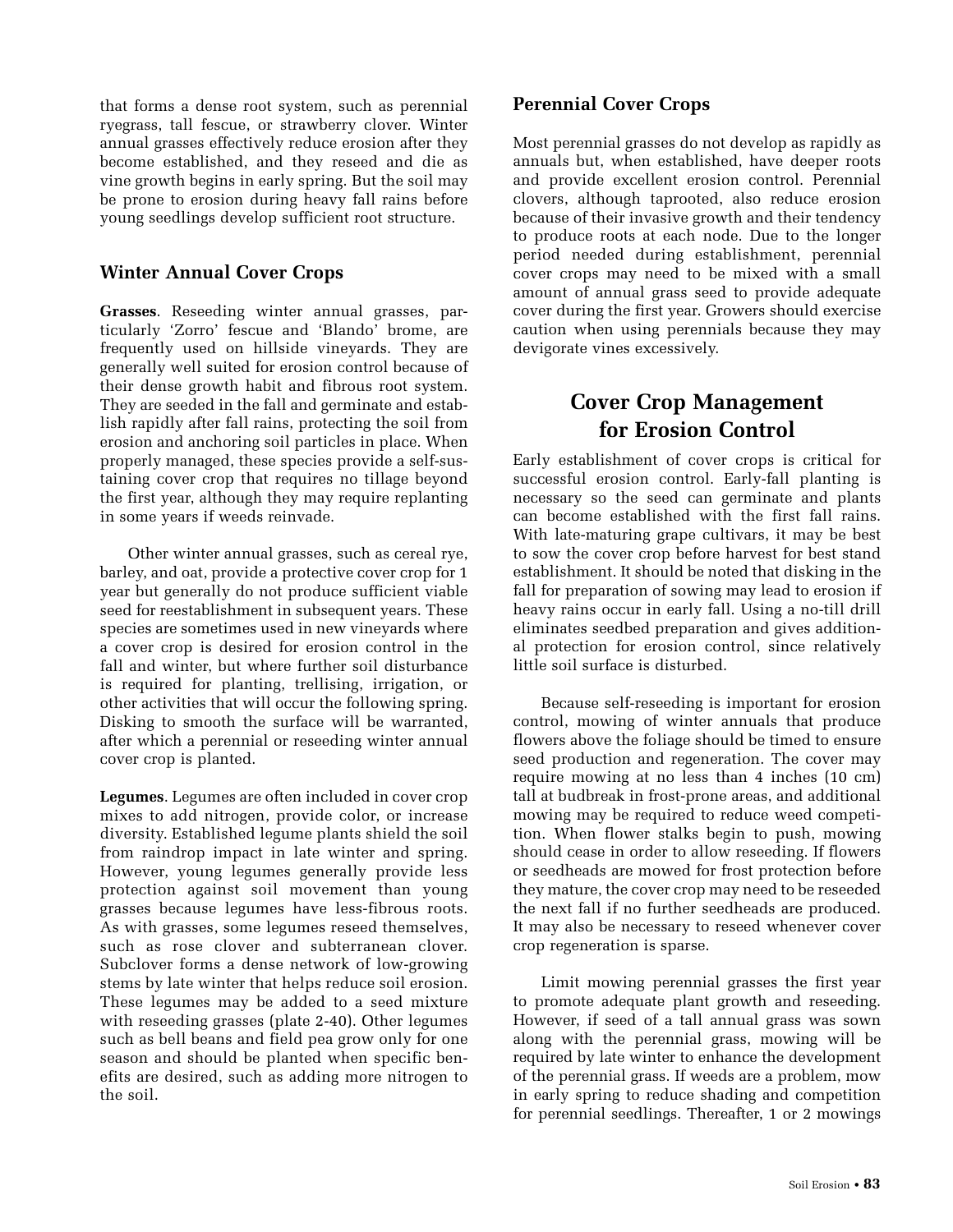a year at no less than 4 inches (10 cm) tall may be all that is needed. Species such as sheep fescue may not require mowing because of their short, compact growth, while species such as tall fescue may require more frequent mowing. After a good stand is established, long-lived perennial cover crops may be mowed throughout the season without regard to seed production because they do not rely on reseeding to persist. However, short-lived perennials, such as many native grass species, should be allowed to reseed in order to maintain a healthy stand.

#### **Hydroseeding**

Hydroseeding is the application of seed, fertilizer, wood fiber, and water as a sprayed slurry. In contrast to cover crop seeding methods discussed in chapter 3, establishment of vegetation by hydroseeding is generally limited to highly erodible soils such as roadcuts or terrace slopes.

The hydroseeder must be equipped with a builtin continuous agitation system sufficient to produce a homogeneous slurry of seed, wood fiber, and fertilizer in the designated proportions. The slurry should provide a uniform cover and be applied at a rate that is nonerosive and minimizes runoff. When slopes are steep or time is short, hydroseeded materials can be incorporated into the top  $\frac{1}{4}$  to  $\frac{1}{2}$ inch (6.5 to 12.5 mm) of soil by harrowing, raking or ring rolling, or the hydroseed can be covered with a hydromulch (see Southern Sonoma County Resource Conservation District 1993). Hydroseeding gives good results when completed by October.

## **Use of Mulches for Erosion Control**

Mulch can be used alone or in conjunction with cover crops to provide soil protection until a vegetative cover is established. To mulch means to apply a nonerosive material over bare soil or seeded areas in order to protect the soil from direct effects of rainfall, slow surface flows, reduce erosion, and provide a favorable environment for revegetation.

#### **Straw Mulch**

Straw is the most common mulch used on slopes that have been seeded and are subject to erosion. It requires anchoring by crimping or punching, spraying with a tackifier, or covering with netting. Straw mulch may be broadcast to a uniform depth of 2 to 3 inches (5 to 7.5 cm). The straw should be applied in such a manner that 80 to 100 percent of the ground surface is covered. Application rate is 2 tons per acre (4.5 t/ha). Straw mulch must be anchored by one of the following methods (Southern Sonoma County Resource Conservation District 1993).

**Hand punching**. Hand punching may be used on small sites or on sites with rock on the surface. A spade or shovel is used to punch the straw into the slope until all areas have stems standing perpendicular to the slope and embedded at least 4 inches (10 cm) into the slope. The bunches of straw should resemble the tufts of a toothbrush.

**Roller punching**. A roller equipped with straight studs not less than 6 inches (15 cm) long, from 4 to 6 inches (10 to 15 cm) wide, and approximately 7⁄8 inch (22 mm) thick, will best accomplish the desired effect on large sites. Studs should stand approximately 8 inches (20.5 cm) apart and should be staggered. All corners should be rounded to prevent the straw from withdrawing from the soil.

**Crimper punching**. Specially designed straw crimping rollers are available for use wherever roller punching can be used. These crimpers consist of serrated disk blades set 4 to 6 inches (10 to 15 cm) apart that force straw mulch into the soil. Where feasible, such as on a field cleared for a new vineyard or replanting, crimping should be done in two directions with the final pass conducted across the slope rather than up and down the slope.

**Tacking agent**. A tacking agent can be used in lieu of punching. It is sprayed on the straw mulch to bind the straw together so it will not blow or wash away. There are a number of tackifying materials on the market, and they can be used on any type of site.

**Netting**. Netting is used on steep areas where straw mulch cannot be anchored (usually slopes greater than 3 to 1). Suitable for bench terrace faces, netting is applied over unpunched straw and anchored using staples or anchor pins. The square mesh opening should be no larger than 1 inch by 1 inch (2.5 cm by 2.5 cm). Anchor pins must be rigid heavy galvanized wire that is  $\frac{1}{8}$  inch (3 mm) in diameter with a minimum length of 10 inches (25 cm). Staples must be U shaped and made of wire 3⁄32 inch (2.4 mm) in diameter or greater, and they must have legs at least 6 inches (15 cm) in length with a 1-inch (2.5-cm) crown. Placement and spacing of staples or anchor pins must follow the recommendations of the netting manufacturer.